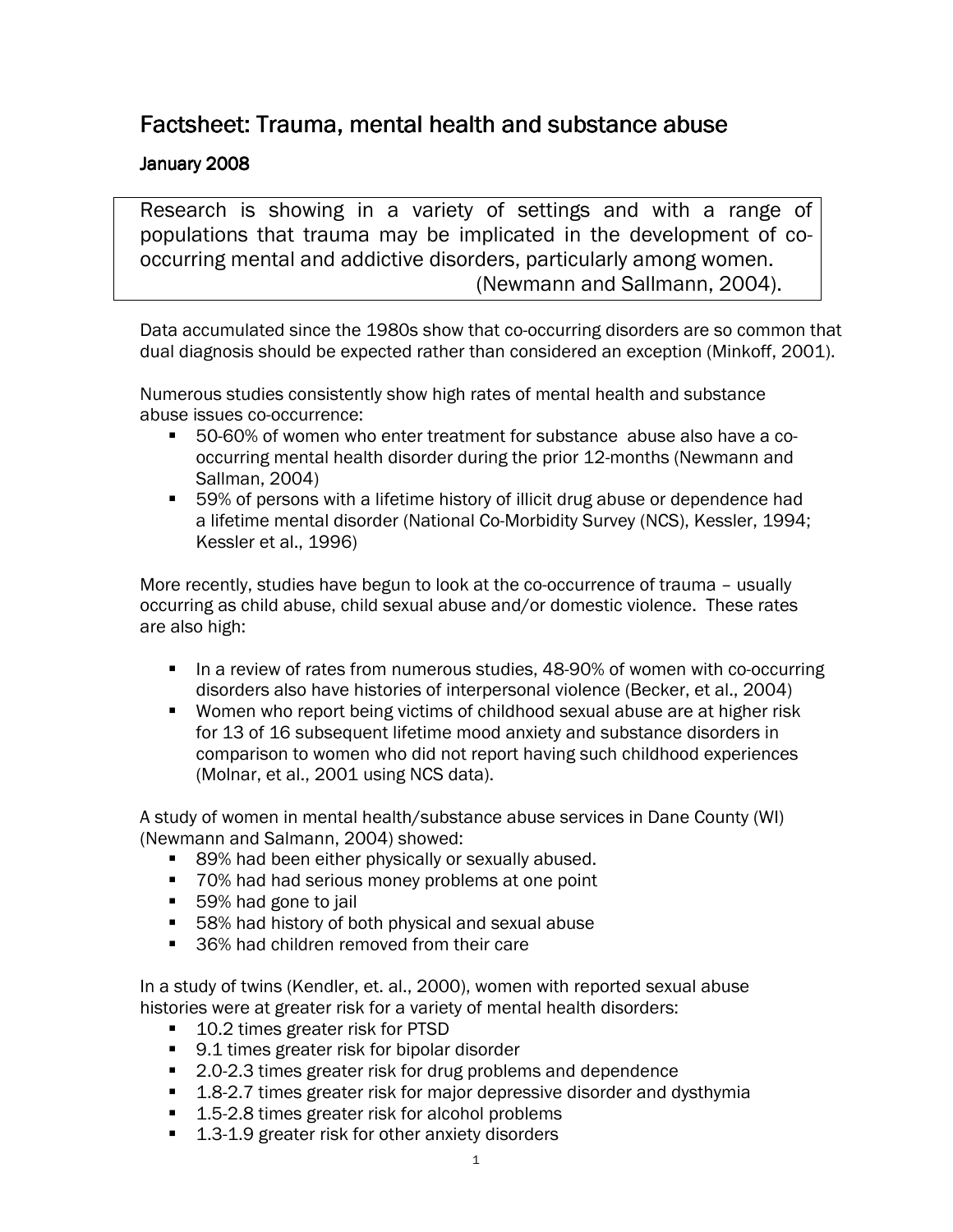### Poverty is a link

2001 Better Homes Fund Report looked at intimate partner violence among women who are extremely poor and found them to be/have:

- **More likely to have suffered childhood sexual abuse**
- **More likely to have had a foster care placement**
- **Lower current self esteem**
- **Partner much more likely to abuse substances**
- **Parents more likely to have fought physically**
- **Mother much more likely to have been battered**
- **The female caretaker (mother) more likely to have had mental health problems** (Bassuk, et al., 2001)

#### California's no exception

62% of the homeless adults with serious mental illness studied in California had cooccurring disorders. (Mayberg, 2003)

A 2007 statewide needs assessment of domestic violence shelters in California found that at least 40% of women entering shelters had a substance abuse issue and at least 30% had a significant mental health issue. (Grant, 2007)

Women's drug treatment programs in California see the need for information on domestic violence:

- In a 2006 needs assessment of California treatment programs serving women, the second highest identified need for staff training involved "working with women with co-occurring domestic violence and substance use disorders."
- **The third highest need was "working with women with co-occurring mental** health and substance abuse disorders. (Children and Family Futures, 2006)

In a 2002 study of women who received CalWorks benefits, 33-45% had a persistent co-occurring mental health/substance abuse issue. Of those, 28-34% also reported serious domestic violence. Of those women with domestic violence, mental health and substance abuse issues, one-third also reported having learning disabilities.